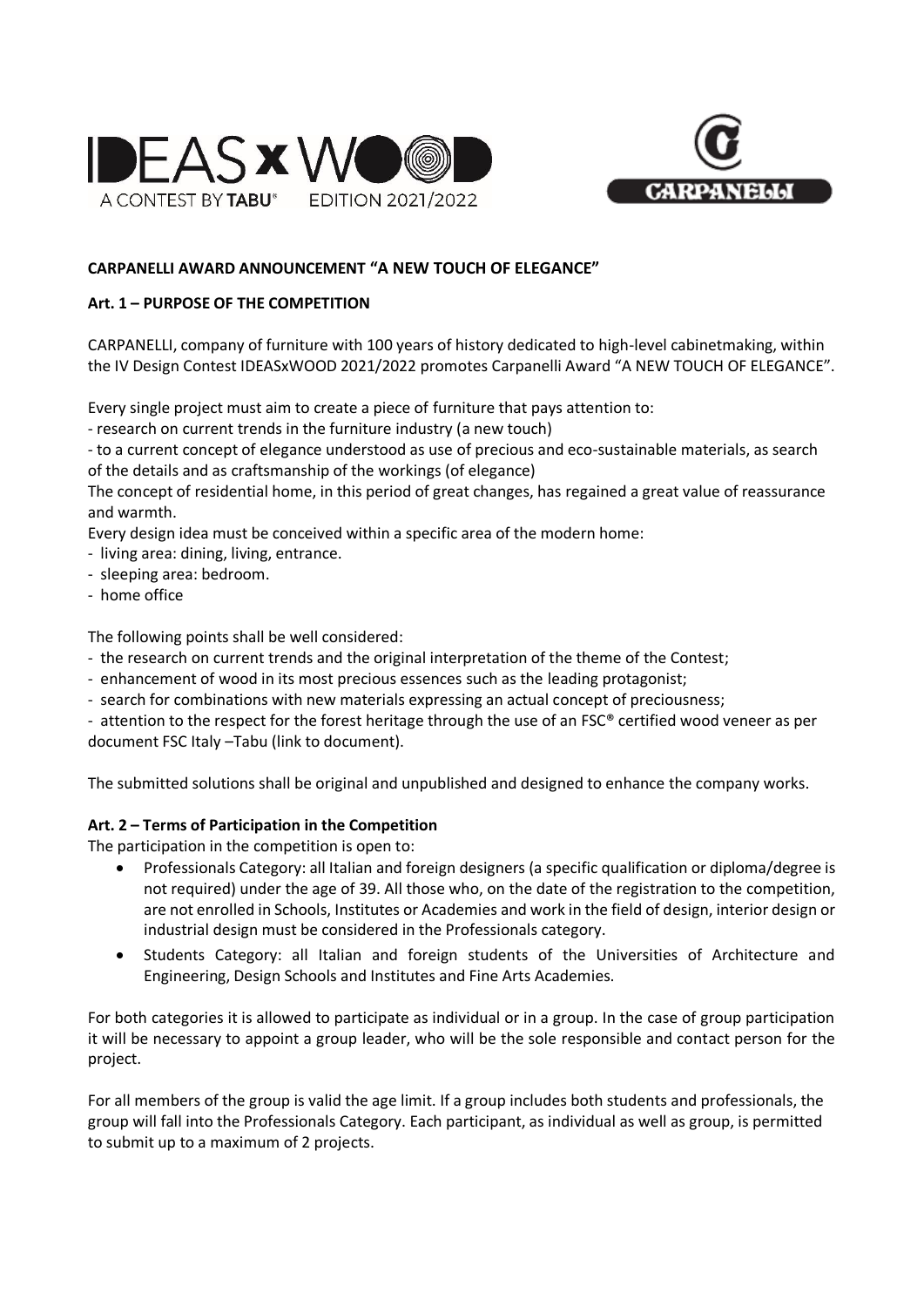Upon free registration, participants accept unconditionally the terms of this competition contained herein. If the terms are not, in whole or in part, respected, the design and the participants may be disqualified. The members of the Jury, their relatives, the employees of Carpanelli srl and their relatives may not take part. Participants should periodically visit the website www.ideasxwood.it and the Facebook page www.facebook.com/ideasxwood to check for any further notifications relevant to the procedure.

# **Art. 3 – Application of Participation**

The application of participation in the competition, both for individual participants and for each member of a group, must be made as follows:

1 filling in Annex A – Carpanelli Award in all its parts

2 uploading Annex A to the personal page of the Reserved Area. In the case of Groups, the Group Leader enters the names and uploads Annex A of each member to its personal page.

## **Art. 4 – Official Languages**

The languages admitted for the application of participation and the project descriptions are Italian and English.

#### **Art. 5 – Required Documents**

Each participant of the contest, as individual as well as group, can upload up to a maximum of 2 projects to the Reserved Area of the website [www.ideasxwood.it](http://www.ideasxwood.it/) (Carpanelli Award).

For Groups, the project must be uploaded to the personal page of the Group Leader.

No personal data and signature should appear in clear text on the projects, under penalty of disqualification from the competition. All the technical tables belonging to a project must be anonymous. Each project must include a maximum of 4 tables.

Each uploaded project must be in a dedicated .zip folder, named with the USER CODE and must include:

GRAPHIC DESIGN: formed by a maximum of 4 horizontal A3 tables (42 x 29,7 cm), as .pdf files, indicatively including:

- Tab. 1: general overview, reference scenarios and methods of use, mood board, general concept of the design in its intended use and sources of inspiration, texts;

- Tab. 2: technical drawings: drawings of the panels, details, sections, exploded views, construction drawings quoted in the appropriate scales and significant details relating the chosen materials; - Tab. 3-4: design of the object, rendering, photo, preview image of the project summarizing its

main features.

The tables must be combined into a single .pdf file named "tables\_title of the project" (maximum file size 10 Mb).

## **Art. 6 – Open Day**

To let experience its working activities, Carpanelli will organize one or more Open Days or Webinars - on dates to be defined, which will be communicated by email to the already registered participants and announced on the website www.ideasxwood.it - open to all the participants who want to have a training session on the company, its production and strategies. On these occasions it will be possible to ask for more information aimed at the development of the projects.

## **Art. 7 – Delivery Deadline and Award Ceremony**

Projects must be uploaded to the appropriate section Personal Area/Carpanelli Award of the website [www.ideasxwood.it](http://www.ideasxwood.it/) strictly no later than June 30<sup>th</sup>, 2022 h 12 pm (midday, Italian time). During the first week of September 2022, the Award Ceremony will be held in a prestigious location in Milan.

## **Art. 8 – Jury**

The Jury is chaired by Architect Franco Raggi and composed of architects, journalists and members of the Associations of the wood-furniture sector. The names of the jury members will be published on the Contest website. The Jury will carefully evaluate only the entries complying with the terms of this competition